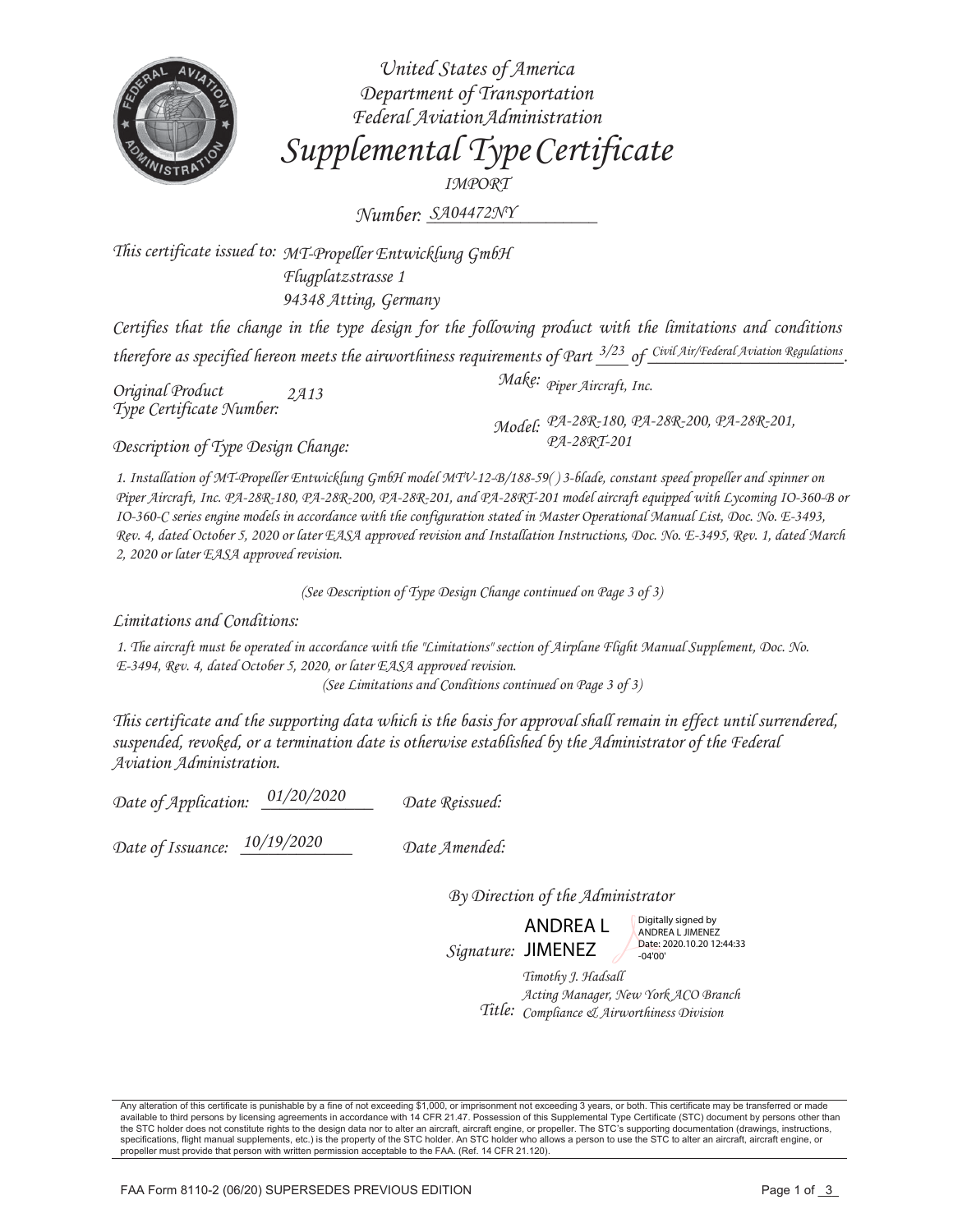

*United States of America Department of Transportation Federal Aviation Administration Supplemental Type Certificate IMPORT*

*Number: \_\_\_\_\_\_\_\_\_\_\_\_\_\_\_\_\_\_\_\_ SA04472NY*

*INSTRUCTIONS: The transfer endorsement below may be used to notify the appropriate FAA Aircraft Certification Office of the transfer of this Supplemental Type Certificate. The FAA will reissue the certificate in the name of the transferee and forward it to him.* 

## *Transfer Endorsement*

*Transfer the ownership of Supplemental Type Certificate Number: \_\_\_\_\_\_\_\_\_\_\_\_\_\_\_* 

*To (Name and address of transferee):* 

*From (Name and address of grantor):* 

*Extent of Authority (if licensing agreement):* 

Date of transfer:

*Signature of grantor: \_\_\_\_\_\_\_\_\_\_\_\_\_\_\_\_\_\_\_\_\_\_\_\_\_* 

Any alteration of this certificate is punishable by a fine of not exceeding \$1,000, or imprisonment not exceeding 3 years, or both. This certificate may be transferred or made<br>available to third persons by licensing agreem the STC holder does not constitute rights to the design data nor to alter an aircraft, aircraft engine, or propeller. The STC's supporting documentation (drawings, instructions, specifications, flight manual supplements, etc.) is the property of the STC holder. An STC holder who allows a person to use the STC to alter an aircraft, aircraft engine, or propeller must provide that person with written permission acceptable to the FAA. (Ref. 14 CFR 21.120).